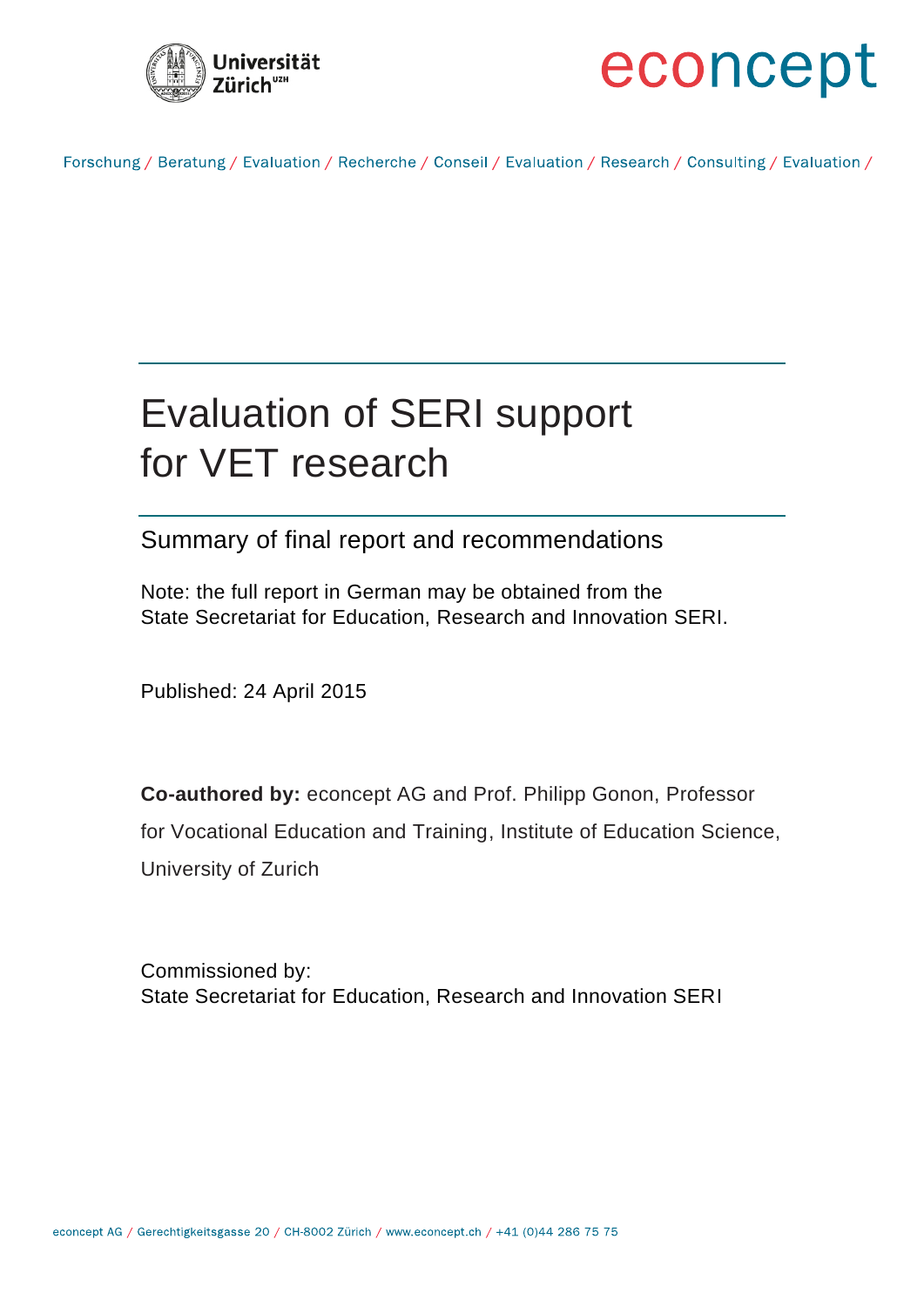**Note:** SERI support for VET research was evaluated under a mandate given by the State Secretariat for Education, Research and Innovation (SERI). This evaluation was conducted by consortium econcept AG and Prof. Dr. Philipp Gonon (Professor for Vocational Education and Training, Institute of Education Science, University of Zurich). The findings and recommendations do not necessarily reflect the views of SERI.

The authors are reponsible for the content of this final report (including annexes) as well as the present summary. The separate Annex I showing financial figures, performance and dissemination activities pursued by LHs and IRPs was prepared by econcept. Annex II covering external surveys and country comparisons was drafted by P. Gonon and his team.

#### **Drafted by**

econcept AG, Gerechtigkeitsgasse 20, CH-8002 Zurich www.econcept.ch / + 41 44 286 75 75 and Prof. Philipp Gonon, Professor for Vocational Education and Training, Institute of Education Science, University of Zurich, Kantonsschulstrasse 3, CH 8001-Zurich [http://www.ife.uzh.ch/research/lehrstuhlgonon/mitarbeitende2/gononphilipp.html /](http://www.ife.uzh.ch/research/lehrstuhlgonon/mitarbeitende2/gononphilipp.html%20/) +41 44 634 66 14

#### **Authors**

Dora Fitzli, Dr. sc. nat. Laura Inderbitzi, MA in political science, political scientist Marie-Christine Fontana, Dr. sc. pol., political scientist Babette van Merkesteyn, MSc in psychology

Prof. Philipp Gonon, Professor for Vocational Education and Training, Institute of Education Science, University of Zurich

Dipl.-Hdl. Silke Fischer (geb. Pieneck), Professor for Vocational Education and Training, Institute of Education Science, University of Zurich

MA Barbara Emma Hof, Professor for Vocational Education and Training, Institute of Education Science, University of Zurich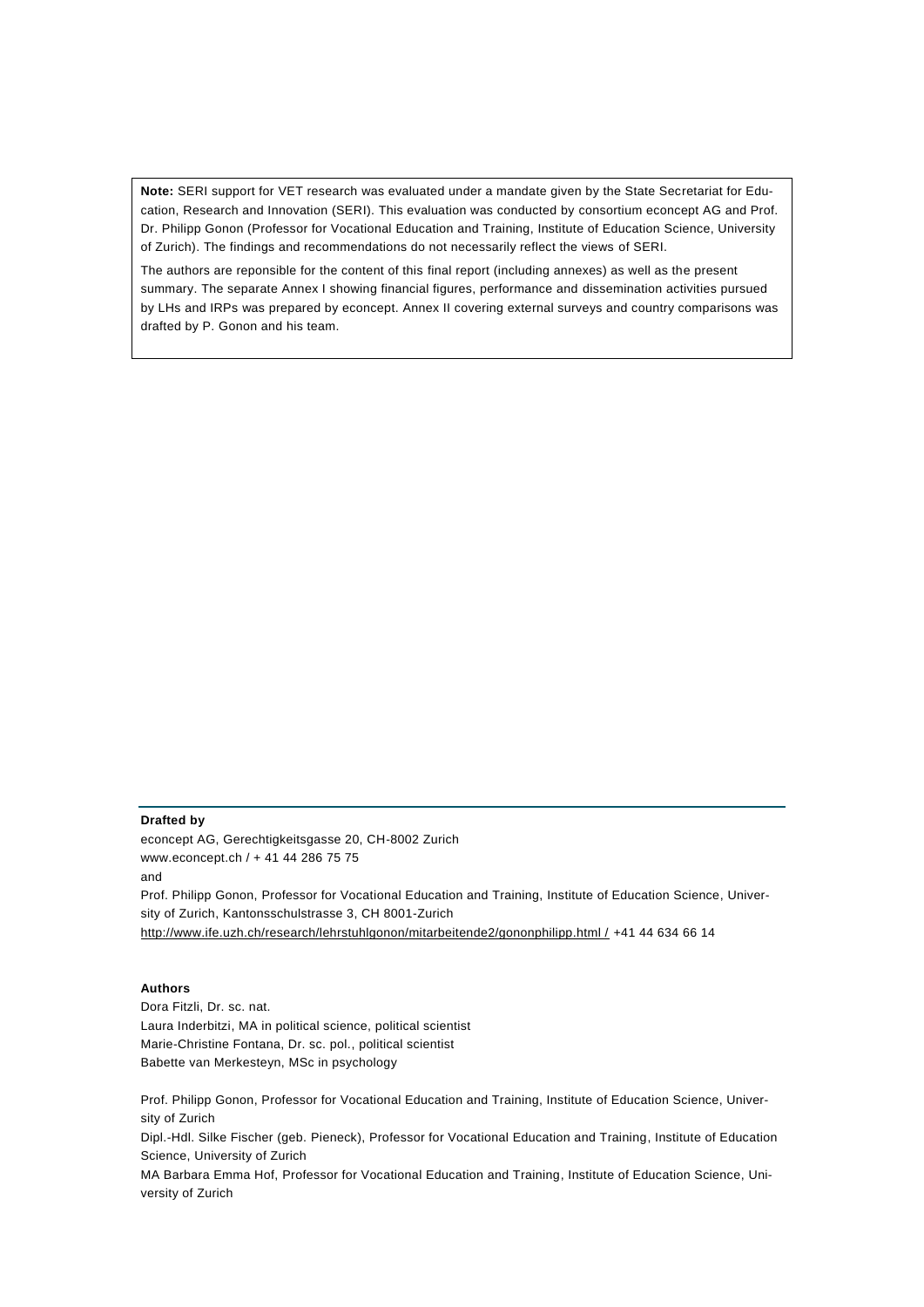# Summary

Since 2004, the State Secretariat for Education, Research and Innovation (SERI) has supported research in the field of vocational education and training (VET) by virtue of Art. 4 of the Federal Vocational and Professional Education and Training Act (VPETA, SR 412.10). This support is intended to achieve three objectives: firmly establishing VET research in Switzerland, ensuring that policymaking for Switzerland's VPET system is backed by solid research findings and developing the VPET system on a continuous basis. In keeping with Art. 2 of the Vocational and Professional Education and Training Ordinance (VPETO, SR 412.101), SERI will continue to support VET research only until it has reached a point of sustainability of research staff and an internationally recognised level of scientific quality.

#### *Purpose of evaluation*

An evaluation commissioned by virtue of Art. 2 para. 2 VPETO is intended to show how well established VET research has become and the extent to which the other two objectives of SERI support for VET research have been reached. This will mainly be a summative evaluation (report on achievement of objectives) with formative aspects (whether research has served as a basis for policymaking decisions and improvement of the support strategy).

#### *Focus of evaluation*

This evaluation focuses on VET research supported between 2004 and 2013 by the Federal Office for Professional Education and Technology (OPET) and later by the State Secretariat for Education, Research and Innovation (SERI). The evaluation will cover the support programme as well as the actual research sponsored by this programme. Support for VET research is provided at two main levels: at the programme level where SERI has established a scientific steering committee to give advice on funding; and at project level, where individual research institutes and researchers are supported through Leading Houses (LHs) and individual research projects (IRPs).

Between 2004 and 2013, a total of seven LHs received support; three of these LHs are still active. In addition, between now and the end of 2013, a total of 21 sponsored IRPs reached completion. In the evaluation, both support instruments (i.e. LHs and IRPs) will be examined and assessed in terms of their overall impact. All seven of the LHs as well as a sampling of eight IRPs will be evaluated.

| Leading Houses (LHs) supported by OPET/SERI between 2004 and 2013                                                                        |  |  |  |
|------------------------------------------------------------------------------------------------------------------------------------------|--|--|--|
| HSG: LH Social Competences (Prof. D. Euler, 2003-2006, incl. CTI preliminary phase)                                                      |  |  |  |
| UniBas: LH Learning Competences (Prof. G. Steiner, 2003-2008, incl. CTI preliminary phase)                                               |  |  |  |
| UniFR: LH Quality of Vocational Education (Prof. F. Oser/ starting from 2011: Prof. M. Stamm, 2004-2013)                                 |  |  |  |
| UZH/UniBE: LH Economics of Education, Firm Behaviour and Training Policies (Prof. U. Backes-Gellner and Prof. S.<br>Wolter 2005 ongoing) |  |  |  |
| UniGE: LH Economics of Education: Transitions, Skills and Labour (Prof. Y. Flückiger, 2006-2013)                                         |  |  |  |
| EPFL: LH Technologies for Vocational Training (Prof. P. Dillenbourg, 2006 ongoing)                                                       |  |  |  |
| UZH: LH Learning and Instruction for Commercial Apprentices (Prof. F. Eberle, 2011 ongoing)                                              |  |  |  |

Table 1: Overview of the seven Leading Houses sponsored between 2004-2013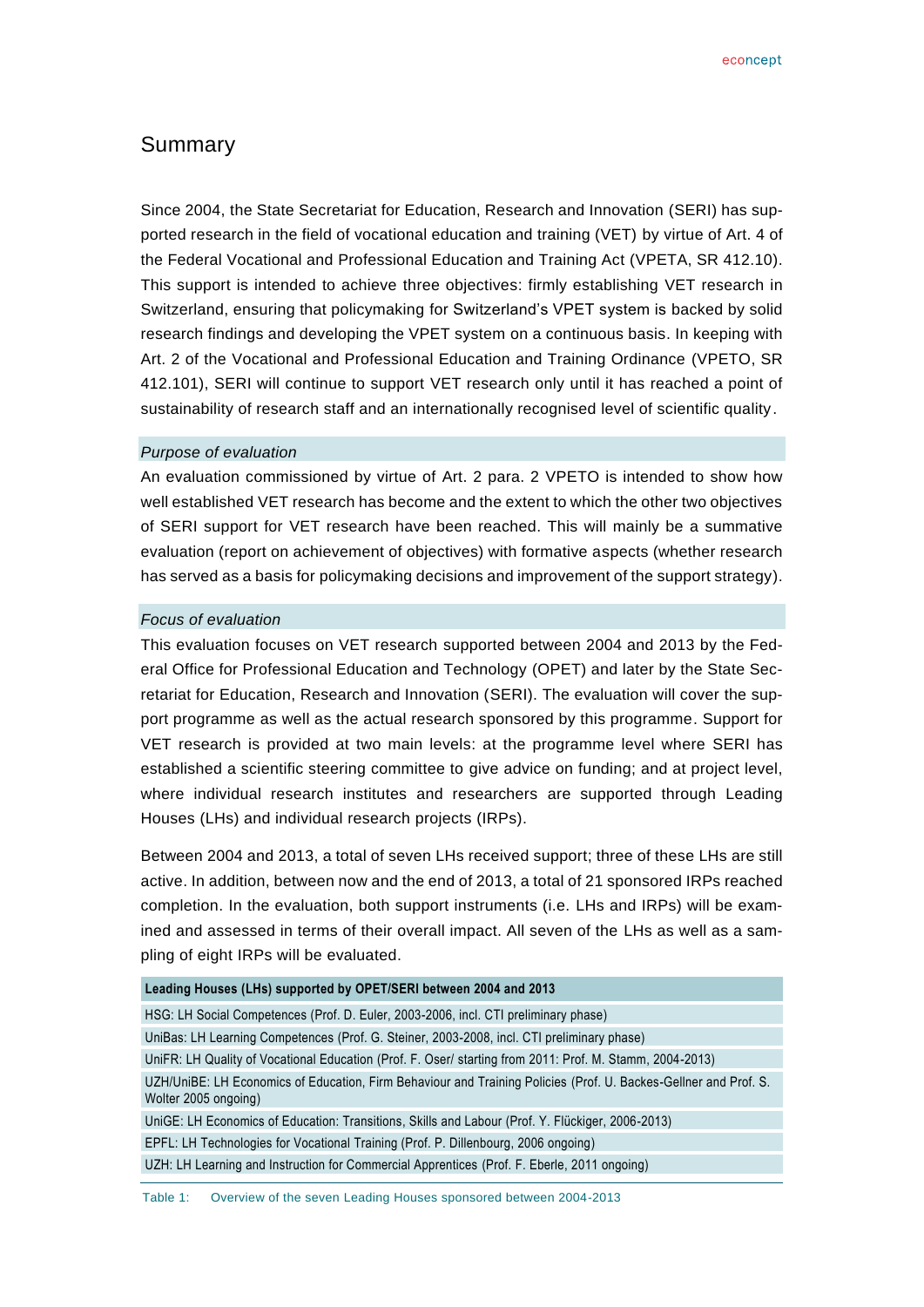Since both the financial and personal linkages to previous support for VET research by the Commission for Technology and Innovation (CTI) in 2000-2003 exist, it was difficult to limit the evaluation period strictly to 2004-2013.

#### *Evaluation questions*

Evaluation questions relate to SERI programmes and projects supporting VET research as well as to the various levels (Concept, Implementation, Output, Impact and Outcome) of the impact model presented.

|                          | Federal level/SERI (programme level)                                                                                                                                | Research institution level (LHs/IRPs) (project level)                                                                                                                                                     |
|--------------------------|---------------------------------------------------------------------------------------------------------------------------------------------------------------------|-----------------------------------------------------------------------------------------------------------------------------------------------------------------------------------------------------------|
| <b>Concept</b>           | 1. To what extent has SERI's VET research<br>support strategy led to successful imple-<br>mentation of legal requirements and resolu-<br>tion of original problems? | 6. To what extent have the objectives and concepts of LHs<br>and IRPs facilitated implementation of SERI's VET research<br>support strategy and/or contractually agreed tasks?                            |
| Imple-<br>menta-<br>tion | 2. Have the measures taken for implemen-<br>tation of SERI's VET research support<br>strategy helped to achieve established ob-<br>jectives?                        | 7. To what extent have the measures and allocation of re-<br>sources helped to fulfil the mandate?                                                                                                        |
| Output                   | 3. Have SERI activities in relation to VET<br>research satisfied legal requirements and<br>furthered strategic objectives in an efficient<br>manner?                | 8a. Have the activities of IRPs and LHs matched the contrac-<br>tual agreements and have they been carried out in accord-<br>ance with the allocated resources?                                           |
|                          |                                                                                                                                                                     | 8b. To what extent have relevant research findings from LHs<br>and IRPs continuously and sufficiently reached an interna-<br>tionally recognised scientific level (quality)?                              |
| Impact                   | 4. Have relevant research findings been<br>adequately used by the various actors to<br>develop and manage the Swiss VPET sys-<br>tem?                               | 9a. To what extent has SERI managed to reach a critical<br>mass with its support strategy, which has been aimed at<br>achieving the continuity of VET research in Switzerland and<br>a specific identity? |
|                          |                                                                                                                                                                     | 9b. To what extent is SERI-funded VET research in Switzer-<br>land recognised at the national and international levels?                                                                                   |
| <b>Outcome</b>           | 5. To what extent have the prerequisites for<br>the integration of VET research within reg-<br>ular national research funding mechanisms<br>been established?       | 10. To what extent has SERI's strategy furthered the objec-<br>tive of making VET research more appealing to universities<br>and other research institutes, with valid career prospects?                  |

Table 2: Overarching evaluation questions

#### *Methodology – Evaluation design*

In order to answer evaluation questions, various methods were used. We approached the topic from various perspectives and analysis was conducted in phases. The first step was to formulate suitable indicators (key figures, estimates, etc.) for a set of detailed evaluation questions together with a detailed concept that would enable us to gather this information.

The main core of the evaluation design is formed by the questions asked of different groups (main actors directly involved and external persons) and analysis of various types of documents (SERI documents, SERI-LHs/IRPs documents and LHs/IRPs documents, country comparison documents). An equally important part of the evaluation entailed regular interaction with and involvement of the client and advisory group. Our aim was to carry out targeted assessments based on as much information as possible.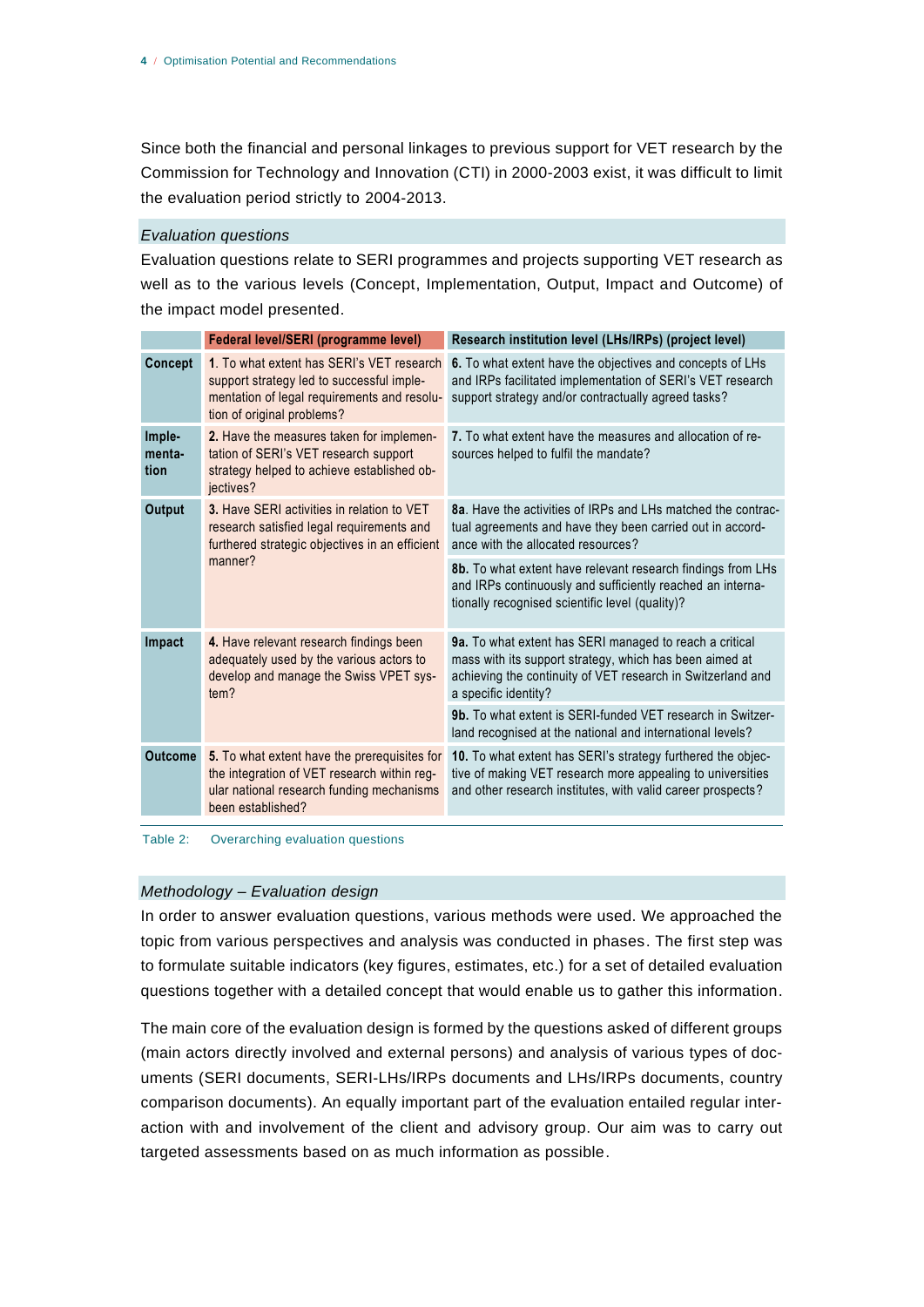The findings from a preliminary study "Analysis and Summary of SERI-funded VET Research" (Fontana, Fitzli, Inderbitzi 2013) were also taken into account. This study was conducted between November 2012 and September 2013 and includes a comprehensive analysis of documents combined with 17 interviews on the dissemination and use of SERIfunded VET research. On this occasion, the main representatives of the Confederation, the cantons and professional organisations and other (potential) users of research findings were interviewed. The study served as the basis for proposals and recommendations on how to optimise the federal strategy aimed at making use of research findings.

#### *Findings*

*Evaluation question 1 – Extent to which LHs and IRPs have helped to further objectives* LHs and IRPs are designed to be complementary instruments. LHs pursue longer-term VET research and provide support to young researchers. In contrast, IRPs are intended to enable pursuit of short-term applied research for policymakers and/or practitioners within the Swiss system of vocational and professional education and training (VPET). Therefore, in principle, these two instruments should help to achieve the three overarching objectives of support for VET research, i.e. to establish VET research, to ensure evidence-based policymaking for the Swiss VPET system and to further develop the Swiss VPET system. However, these objectives have not been entirely reached, which begs the question of why this is so, thereby requiring more in-depth analysis. In particular, few LHs have managed to survive and institutionalise themselves, which are clear indications that as an instrument, LHs have certain weaknesses. Nevertheless, it is important to point out that SERI support has enabled VET research to grow considerably over the past ten years. Sustainability of VET research is at risk due to the difficulties encountered in achieving institutional anchoring. Those we interviewed felt that, while evidence-based policymaking for the VPET system could be partly achieved, it was unlikely that VET research would have any significant influence over developments taking place within the VPET system.

In terms of suitability of other aspects of research support, we noted the following:

- *Three funding phases:* most of the respondents felt that the concept of three funding phases made sense. However, they pointed out that difficulties had been noted during transitions from one phase to another (continuity of research, work contracts for PhD students) as well as in relation to the entire duration of support (last phase considered to be too short).
- *Steering committee:* the steering committee plays a key role in ensuring quality and as an advisory body of SERI. Respondents, however, criticised several aspects: the fact that the various disciplines are not represented on this body in a balanced fashion; the fact that decision-making processes are not always clear to those on the outside; the fact that the steering committee has a rather one-sided focus on quantitative and empirical methodology. Over the past 4-5 years, these criticisms have been heeded and improvements are currently underway.
- *LH advisory boards:* advisory boards are perceived to be important bodies when it comes to internal quality control and subsequent development of LHs.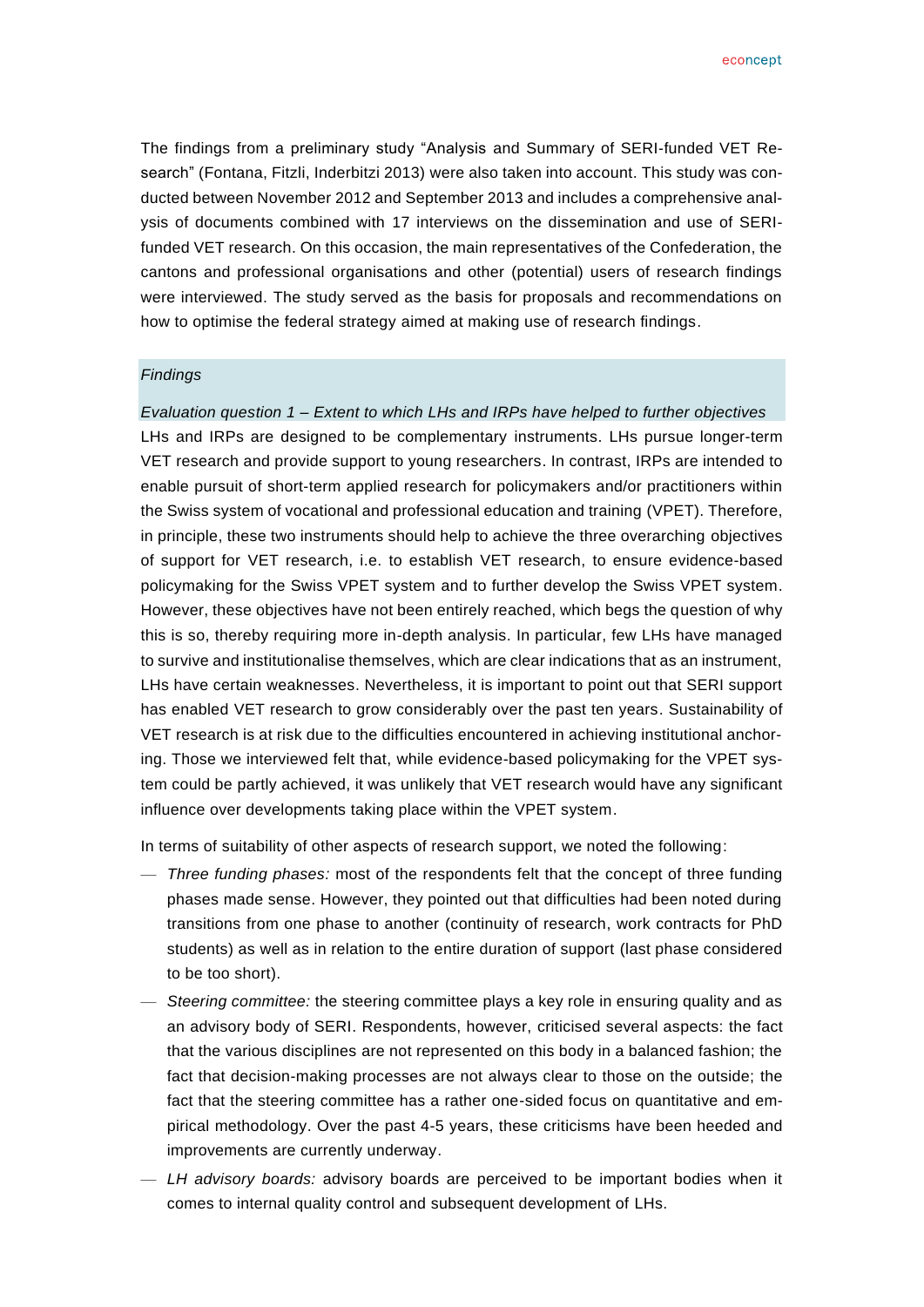— *Swiss tier-one universities as host institutions for LHs:* although most of the respondents support the idea that only Swiss tier-one universities should be able to apply for LHs, there seems to be a consensus that other Swiss higher education institutions, i.e. universities of applied sciences (UAS), universities of teacher education (UTEs) and the Swiss Federal Institute for Vocational Education and Training (SFIVET), should be more involved as partners in LH activities.

# *Evaluation question 2 – Extent to which SERI implementation measures have helped to further objectives*

The suitability of the main implementation measures was assessed as follows:

- *Process of deciding research themes for LHs:* none of the respondents called into question the principle that SERI should take the lead in deciding research themes for LHs. However, they felt that the other two main partners within the Swiss VPET system (i.e. cantons and professional organisations) should be more involved in the decision-making process.
- *Process of selecting LHs and IRPs and selection criteria:* the LH selection process and selection criteria were criticised from various fronts. However, action has already been taken over the past few years to improve the situation. With regards to the process of selecting IRPs, respondents felt that there was a need to improve transparency and consistency.
- *Process of deciding whether LHs should be continued:* the respondents felt that the decision on whether LHs should be continued or discontinued should be made earlier. Likewise, they felt that it would be desirable for university deans to be involved earlier in the process of institutional anchoring of LHs once such a decision has been reached.
- *Process of supervision and control:* on the whole, respondents appreciated the rather unbureaucratic process of supervision and control adopted by SERI.
- *Cooperation between SERI, its steering committee and LH advisory boards:* respondents felt that cooperation was good to very good. Nevertheless – and especially in the first years – there were uncertainties surrounding the allocation of roles, particularly between SERI's steering committee and LH advisory boards.

# *Evaluation question 3 – Extent to which SERI's VET research support strategy has helped to further objectives*

The following can be said about the suitability of SERI activities:

- *Overall support portfolio*: respondents felt that the priorities supported thus far were generally the right ones. They mentioned that there was a bit too much emphasis on economics and pedagogy and that there was still a need for an LH devoted exclusively to the VPET system.
- *Allocation of resources to individual LHs and IRPs:* all things considered, respondents felt that the benchmark maximum annual cap of CHF 500,000 for LHs was a good one. However, programmes to support young researchers were partly covered using extra funding. For IRPs, which include very different projects, respondents felt that the maximum annual cap of CHF 100,000 was too rigid.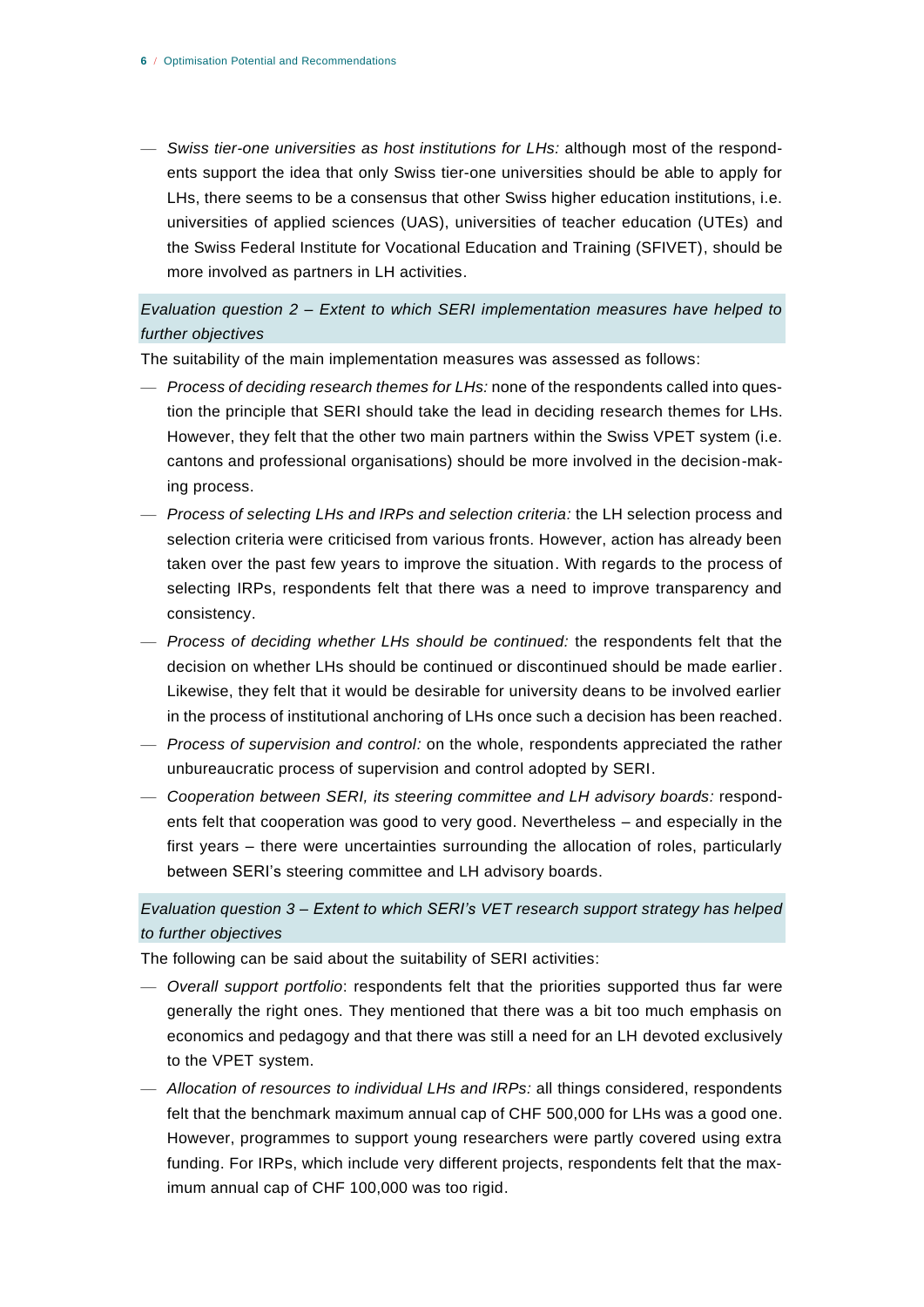— *Proportion of LHs and IRPs qualifying for funding, incl. annual absorption of funds:* Between 2004-2013, only 59 project proposals were submitted for IRPs and in five calls only 12 project outlines were submitted for LHs. This shows that the field of VET research is comparatively small and that research capacities were still being built up. This explains the very little absorption of funds, particularly in the beginning. Since then, around CHF 3.4 million in funding has been absorbed each year.

# *Evaluation question 4 – Extent to which research findings have been used to develop and manage the Swiss VPET system*

A comprehensive preliminary study has shown that, despite considerable commitment on the part of managers of LHs and IRPs to disseminate research findings, so far only half of the key findings are actually being used. Moreover, only some of the findings are being used by a broader circle of actors. This is because there are often no transfer products to facilitate the use of findings. So far, VET research findings have mainly been used by teachers and/or the institutions where they are employed. Other practitioners and particularly policymakers within the VPET system – based on our analysis – make very little use of VET research findings.

Nevertheless, research findings produced by individual LHs and IRPs are relatively frequently picked up by the media. However, not all LHs and IRPs receive the same level of media attention. Since successful dissemination of research findings is a lengthy and extensive process requiring strong networking within the entire system, the various interviews clearly show that even highly committed researchers working within LHs and on IRPs find it difficult to overcome the hurdle of dissemination and therefore wish to receive support.

# *Evaluation question 5 – Extent to which VET research has been integrated within regular national research funding mechanisms*

Based on their own statements, the researchers surveyed had only achieved limited success in securing funding for VET research from other funding sources. One of the reasons mentioned for this was the fact that many VET research projects, particularly those with practical applications, were not very compatible with the profile of eligible projects used by the Swiss National Science Foundation (SNSF). Competition for SNSF funding was also more intense and VET research projects had difficulty meeting SNSF requirements. For its part, the Commission for Technology and Innovation (CTI) required applicants to find suitable business partners. And finally, foundations tended to favour projects that would bring scientific prestige.

#### *Evaluation question 6 – Suitability of objectives and concepts of LHs and IRPs*

The respondents felt that the objectives pursued by LHs (i.e. research, support for young researchers, networking and dissemination) made sense but were overly challenging in certain respects. Even the objectives of IRPs (research and dissemination) were considered suitable.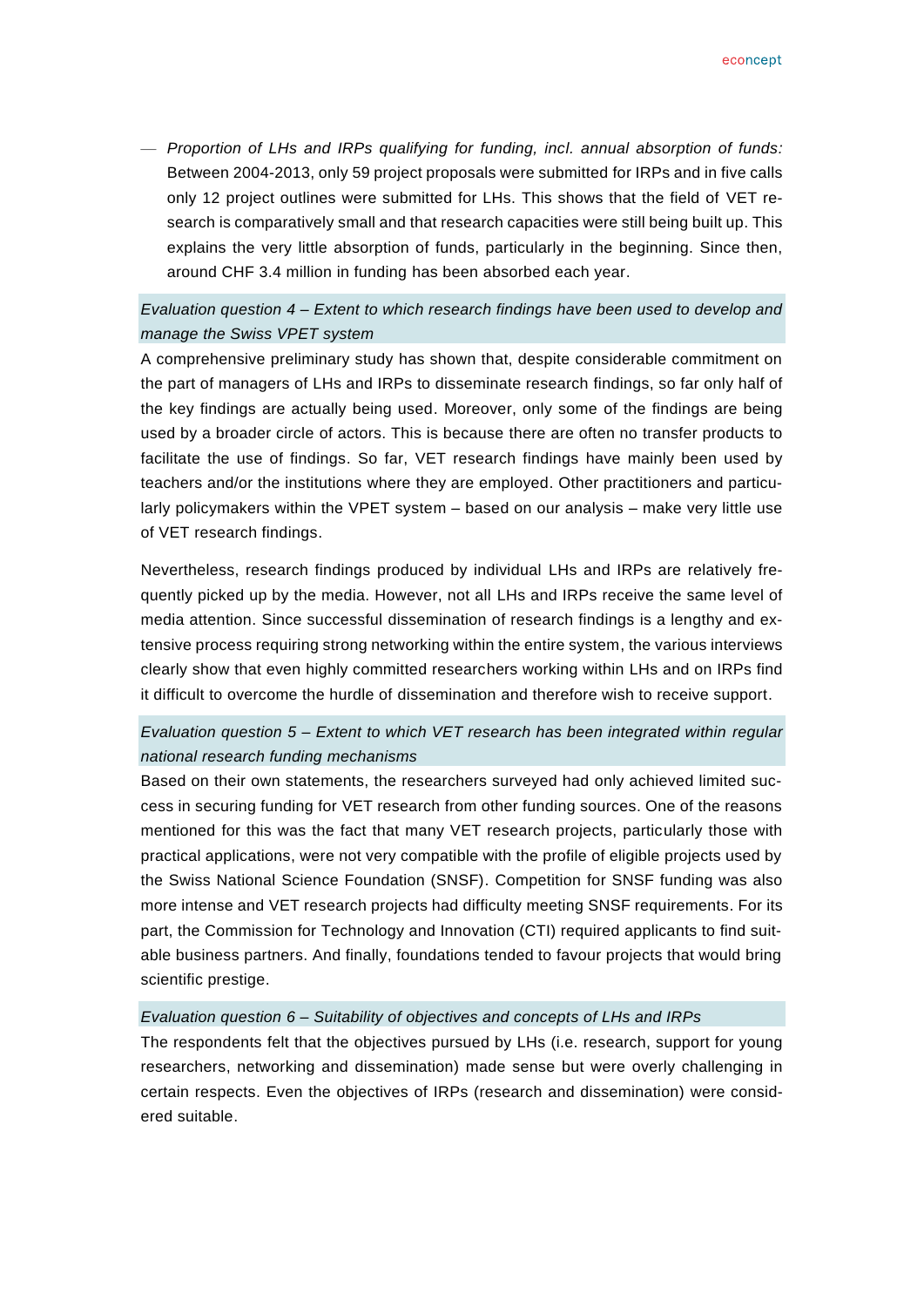*Evaluation question 7 – Measures and allocation of resources among LHs and IRPs* All things considered, respondents felt that the measures taken by managers of LHs and IRPs were adequate. Networking in particular was considered to be an important and useful measure. Respondents felt that there was a need for improvement with regards to project planning measures and with regards to the amount of support provided by LHs to young researchers at PhD and postdoctoral level.

#### *Evaluation question 8 – LHs and IRPs activities*

The activities pursued by LHs and IRPs are comprehensive and may be assessed as follows:

- *Fulfilment of contractual tasks:* for the most part, LHs and IRPs performed the agreed tasks. We found that a strong focus on specific themes as well as an adequate temporal and financial framework – such as is the case with LHs – is necessary. Nevertheless, IRPs are also needed in order to conduct research on themes that are not covered by LHs. With this in mind, it is worth considering the possibility of clustering LHs even more closely together to create competence centres with a specific thematic-interdisciplinary focus. Federalist arguments would then relate more to IRPs. However, in order to do this, IRPs should be given a longer life.
- *Assessment of scientific quality:* on the whole, respondents felt that the quality of research output of LHs was good, in some cases very good and even outstanding. The same assessments were given for some of the IRPs. This should come as no surprise since all of the projects undergo a stringent selection process. Reporting and feedback from advisory boards have also helped to maintain a high level of quality. All things considered, there have been many innovative research findings and reports relating to economics of education, particularly from LH UZH/UniBE. This research output has received national and international attention and has led to further studies being conducted in other countries. The second LH devoted to economics of education at UniGE had less of a profile in terms of theme and research-driven innovation. LH EPFL has been successful in drawing attention to its research activities among learning technology experts who have had very little prior exposure to VET-related themes. With regards to LH UZH (Learning and Instruction for Commercial Apprentices), there is not very much to say for the moment since research output is still in the early stages. It is also rather difficult to determine the scientific quality of LH UniFR. The lead researchers are not necessarily perceived as VET researchers. The discontinued LH Basel (Learning competence) and LH HSG (Social competence) both received good scores in the evaluation in terms of research quality, although respondents had diverging opinions as to the quality of research at LH HSG.
- *Publications and support for young researchers:* it was mainly LH UZH/UniBE and the LHs devoted to pedagogical and psychological themes (LH UniFR and LH UniBas, incl. LH HSG) that were the most successful in supporting young researchers and in producing publications. LH UZH/UniBE and LH UniFR have received the largest financial volumes over the longest time span. Together, these LHs have greatly increased the volume of VET research and publication density since 2004. This is mainly due to the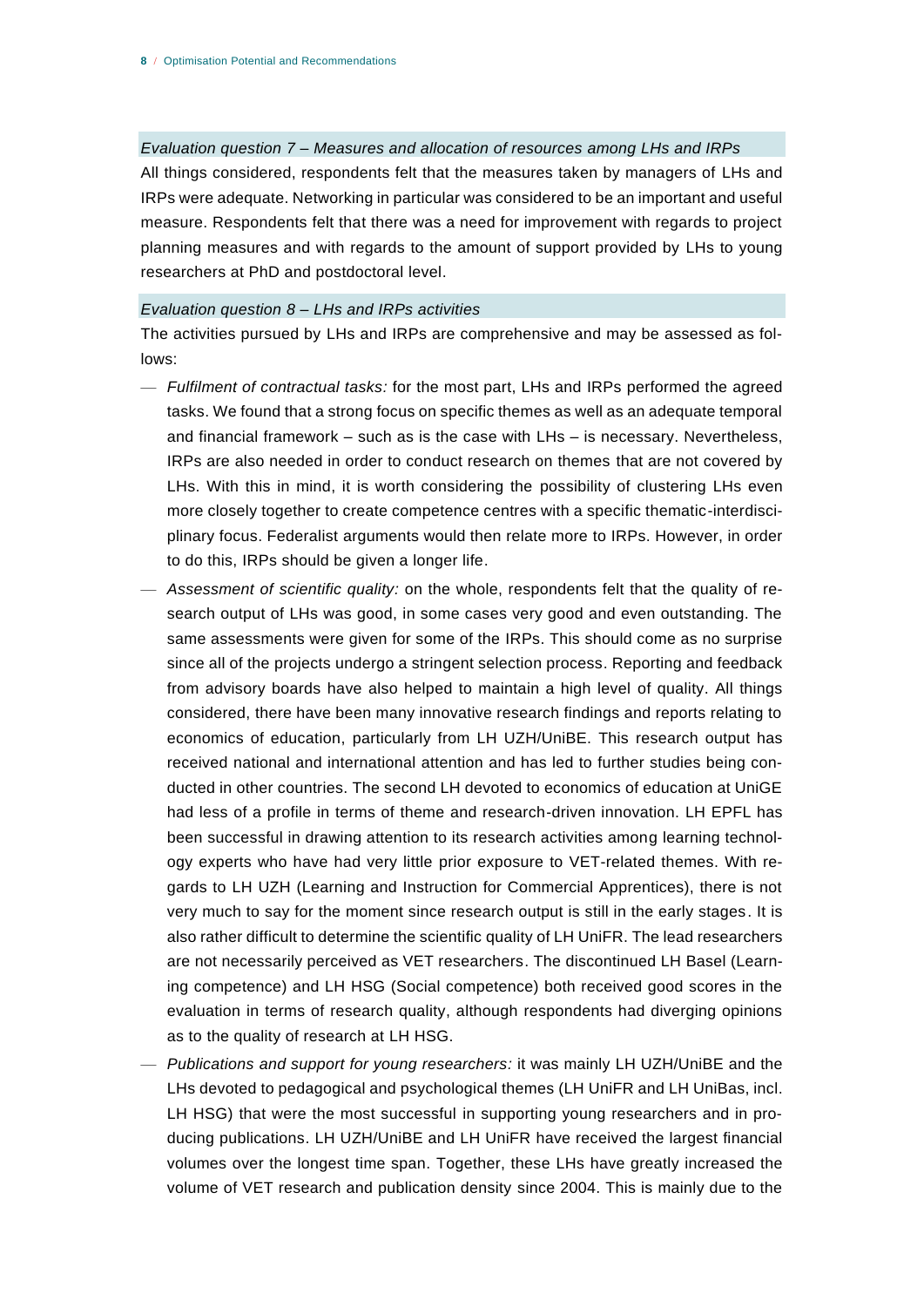strong presence of economics of education of renowned journals in the German-speaking and English-speaking world. This increase is also due to sponsored IRPs, some of which have also led to publication in important scientific journals.

— *Dissemination of research findings and networking:* In terms of dissemination of research findings, LH UZH/UniBE (Economics of Education, Firm Behaviour and Training Policies) and LH EPFL (Technologies for Vocational Training) – which have managed to anchor developed learning technologies in VET programmes for several different occupations – have achieved very good results. The same can be said of the LHs devoted to pedagogical and psychological themes (LH UniFR and LH UniBas), which were able to raise their profile among trainees.

#### *Evaluation question 9a – Critical mass and continuity*

*Assessment of critical mass:* all of the respondents agreed that SERI support was the main reason why many researchers have been actively conducting VET research and why VET research has gained a certain amount of visibility at the international level. Respondents did not share the same opinions, however, as far as critical mass is concerned. The main hurdle seems to be that there are few career prospects for PhD students and postdoctoral students.

*Continuity:* All of the respondents felt that it would not be a good idea for SERI to withdraw its support for VET research in the medium-term. Research structures are still not sustainable enough. In particular, there is inadequate anchoring at Swiss tier-one universities and a need for even stronger alliances between LHs and Swiss UAS/UTEs.

#### *Evaluation question 9b – National and international recognition*

*Recognition by national bodies:* Thanks to the support that SERI has given to VET research, the Swiss Parliament is now paying closer attention to it. Some practitioners feel, however, that SERI-sponsored VET research does not adequately cater to the actual needs of practitioners nor is it geared to produce concrete applications.

*Recognition by peers:* Both in Switzerland and abroad, the scientific quality of LHs and IRPs is considered to be solid and good. In qualitative terms, Swiss research output is deemed to be equivalent to other German-speaking countries (Germany, Austria). Those directly involved in VET research stated that the international profile of Swiss VET research has risen strongly in recent years; still, not everyone agreed with this assessment.

#### *Evaluation question 10 – VET research as appealing field of research*

*VET research at Swiss higher education institutions:* thanks to SERI support for VET research, more researcher positions have been created, not only at Swiss tier-one universities but also at Swiss UAS and UTEs as well as at SFIVET. However, no university professorship positions have been created thus far. Moreover, from an academic viewpoint, VET research still offers only limited appeal.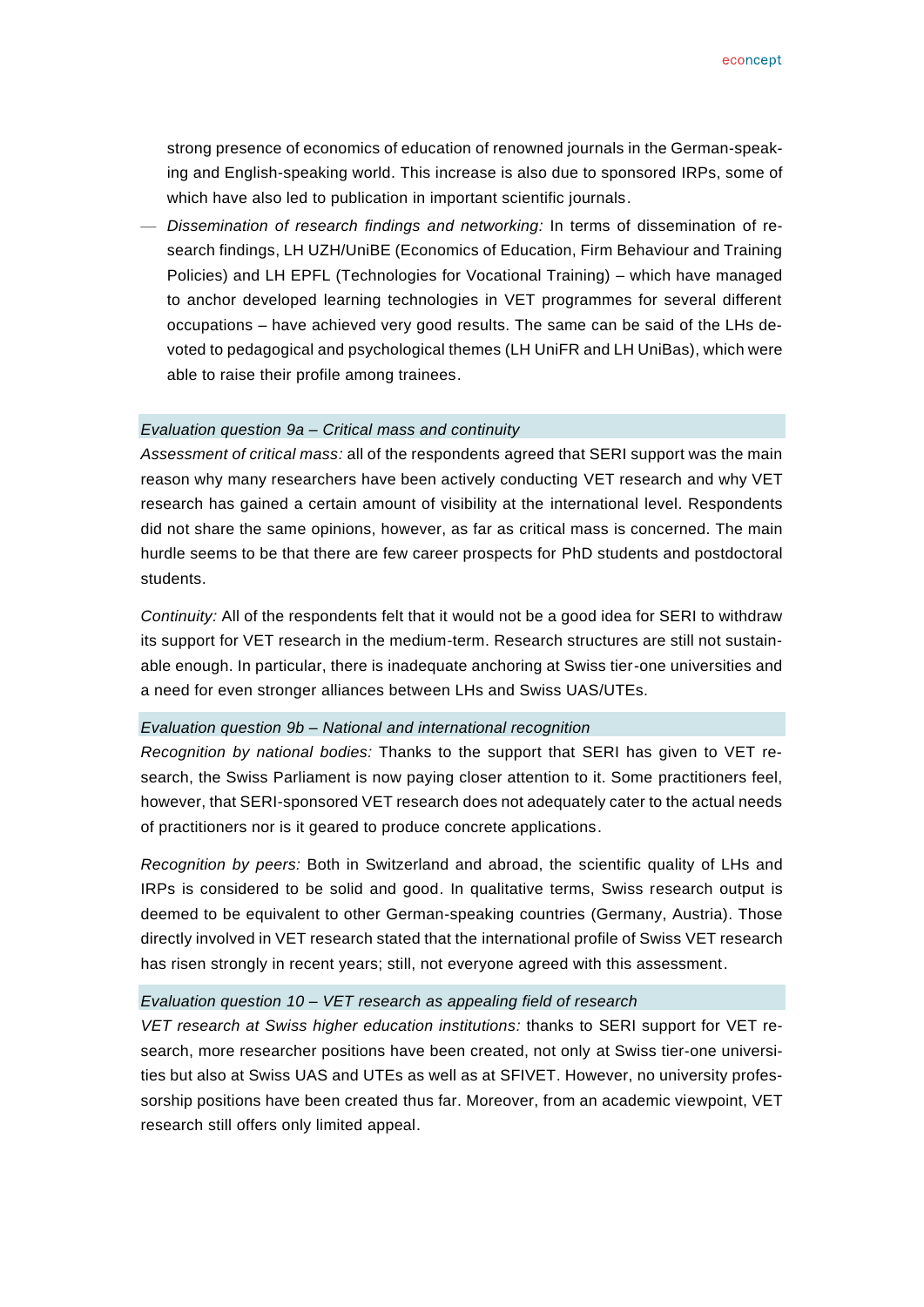#### *Conclusion*

The entire evaluation was conducted on the basis of established evaluation criteria

#### *Sustainability of developed resources and organisational structures*

SERI support has been a major driving force in VET research. Nevertheless, the sustainability of VET research is considered to be uncertain, particularly if SERI were to withdraw its support. One of the greatest challenges is the lack of institutional anchoring at Swiss tier-one universities and therefore limited academic career prospects for young VET researchers. However, researchers trained at LHs are not only useful for subsequent development of VET research as an academic research field, but rather also as experts and decision-makers in cantonal governments, within the Federal Administration and other VET-related institutions.

#### *Scientific quality of research*

The scientific quality of Swiss VET research is deemed to be good and equivalent to VET research conducted in German-speaking countries.

#### *Domestic and international recognition of sponsored research*

Swiss VET research is known mainly in the German-speaking world. However, it has received increasing attention from the English-speaking world as well.

#### *Eligibility within existing national research support structures*

Although the SNSF, CTI and foundations have occasionally provided grants for VET research projects, the field of VET research is clearly still in need of specific funding. Without this funding, LH Researchers would never have been able to devote so much attention to the Swiss VPET system in their fundamental research projects. Likewise, it would have been very difficult to secure alternative funding for most of the more practically oriented IRPs.

#### *Contribution to the management and development of the Swiss VPET system*

Respondents who were contacted for the present evaluation and the preliminary study felt that SERI-funded VET research had not made a major impact in terms of improved management and in particular further development of the Swiss VPET system. SERI and the steering committee are already aware of these shortcomings and the corresponding need for improvement. Over the past two years, several steps have already been taken. However, further efforts are still needed. So far, practitioners have not had much of a say in deciding and selecting VET research themes.

#### *Country comparison*

From the country comparison, only limited conclusions can be drawn that are applicable to support for VET research in Switzerland. In fact, the foreign experts whom we interviewed felt that it was actually Switzerland that was ahead of other countries. If we compare the various contexts, we find that VET research was able to flourish in all locations where a research institute with a stable budget was created for the specific purpose of conducting VET research. Likewise, VET research became well-anchored in those countries where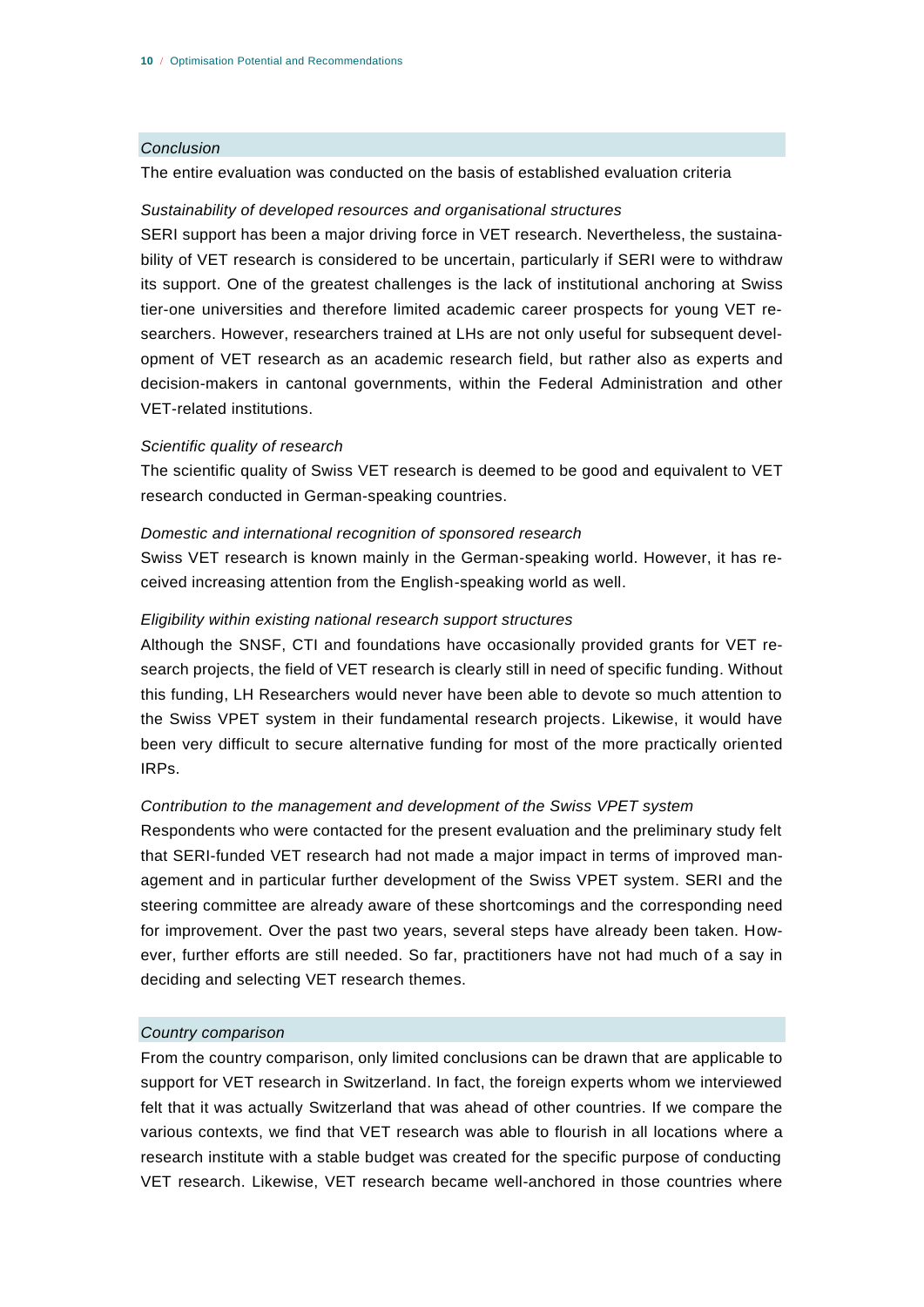econcept

established or newly appointed professors at higher education institutions devoted themselves to VET research.

It is mainly the Federal Republic of Germany that has a longer research tradition, provides support for VET research and has reached a critical mass with VET research activities. VET research is highly institutionalised and mainly pursued by two non-university institutes. The German Federal Institute for Vocational Education and Training (BIBB) is part of the Federal Ministry of Education and Research. The Institute for Employment Research (IAB) is part of the Federal Employment Agency. Both institutions choose their own thematic priorities, are an integral part of policy area research and are funded as such. Moreover, nearly all universities, mostly faculties of education science or economics, have a subdiscipline called vocational and business pedagogy. In addition, several university chairs from the fields of sociology, political science and psychology conduct research into VETrelated themes. There are also other short-term research initiatives, such as the VET research initiative (BBFI), which has existed since 2006. The BBFI is devoted to five thematic priorities (incl. demographics, continuing education and training, openness to Europe) and has smaller project volumes. For the period running from 2011-2015, apparently now reaching the end of its cycle, there is also the larger-scale ASCOT initiative (technologybased measurement of competences in vocational education and training), which also provides support to young researchers. Here it should be noted that at the national level, VET research is no longer at the heart of support activities for the corresponding federal agencies. Instead, general VET research has gained considerable importance (see "NEPS" National Education Panel).

Apart from the VET research tradition in Germany, similar activities in Austria, Denmark and the Netherlands are very limited. None of these three countries has a large institute devoted to VET research. The number of university chairs conducting VET research is small: in Austria, it is mainly university professors in the field of economic education that conduct this research; in Denmark, VET research has only recently started at one university; and in Holland, it is conducted at four to five different locations. VET research at the ministerial level makes up a small portion of policy area research and is only conducted occasionally. So far, there have not been any noteworthy VET research initiatives in these countries.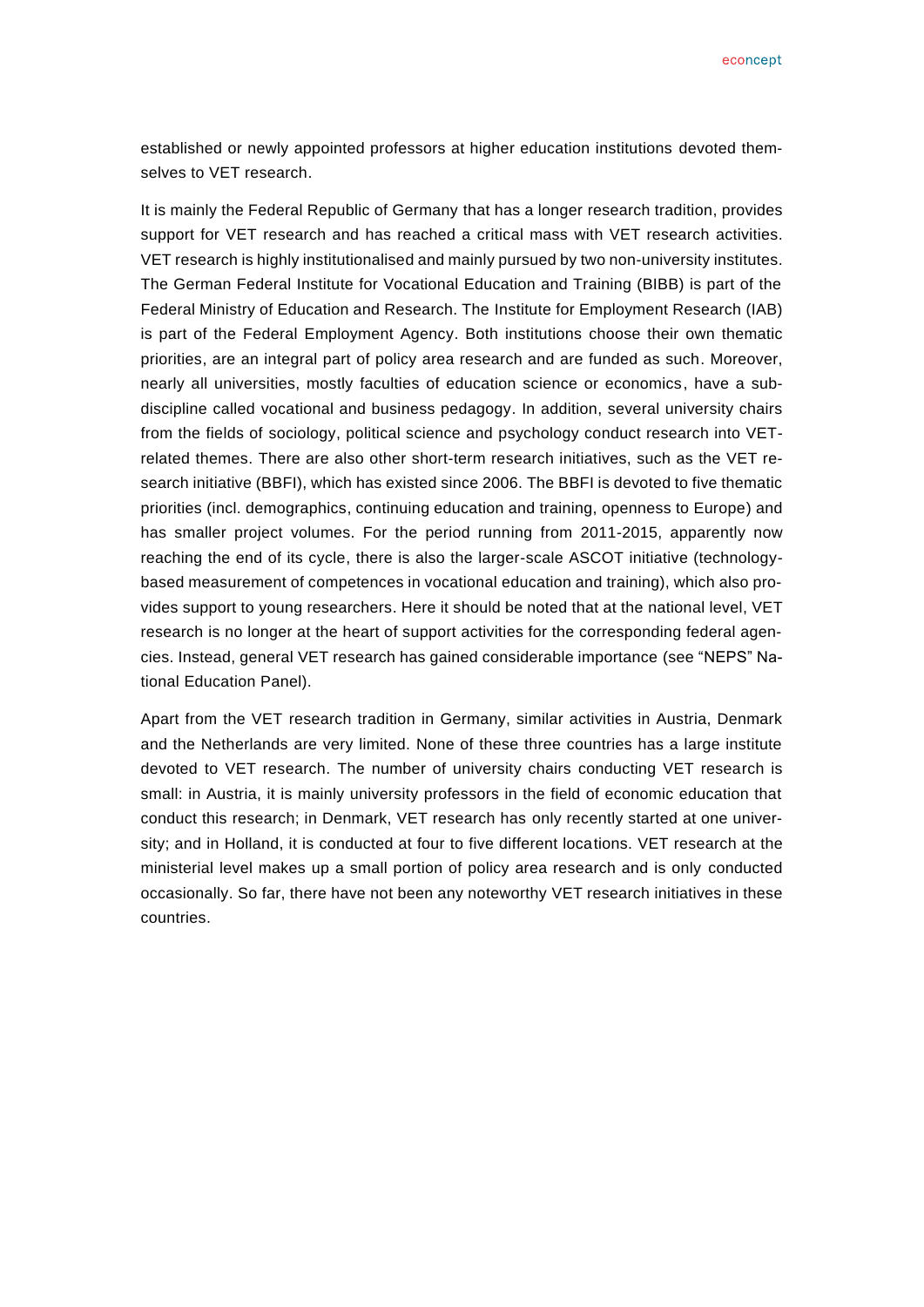# Room for improvement and recommendations

Considering the fact that ten years of federal support for VET research has had mixed results, the evaluation team feels that there is considerable room for improvement in the following areas:

- Institutionalisation of support for VET research at Swiss tier-one universities, with the added involvement of UAS, UTEs and SFIVET
- Use of findings in the further development and management of the Swiss VPET system
- Development of support for young researchers
- Positioning of IRPs as a means of sustaining VET research
- Consolidation of revised governance structures

In the following pages, we shall explain the various considerations that prompted each recommendation. In addition, the evaluation revealed that there is a need for optimisation of individual aspects of SERI's support strategy.

#### **Recommendations**

In order to establish clear priorities, our recommendations are focussed on five aspects of SERI research support that require considerable optimisation. The recommendations are formulated at the level of development objectives. A more specific action plan will be needed in order to implement these recommendations.

**Recommendation 1: VET research conducted at the various LHs should be clustered into two to three national competence centres at Swiss tier-one universities and should include participation by Swiss UAS, UTEs and SFIVET***.*

OPET/SERI support for VET research in Switzerland has undoubtedly helped generate considerable momentum. In Switzerland, never before have there been so many VET researchers as now. Apart from Swiss tier-one universities, more UAS and UTEs are also actively pursuing VET research in parallel to SFIVET's own VET research activities.

The sustainability of support for VET research is uncertain, particularly if SERI withdraws its support. LHs have been largely unsuccessful in their efforts to become institutionally anchored. The past ten years have also shown that LHs that are created at a single university and led by a single professor find it particularly difficult to establish themselves, for various reasons. In order to better anchor VET research at Swiss higher education institutions, we recommend that VET research at LHs be clustered into two to three competence centres in Switzerland. These competence centres would be devoted exclusively to VET research, which would create a promising framework and open up new possibilities:

- So far, support for VET research has been particularly productive when a larger number of researchers worked on a single theme and when funding remained stable over a longer period of time.
- The existence of PhD programmes in many disciplines is an important means of support for young researchers, but requires a minimum number of PhD students.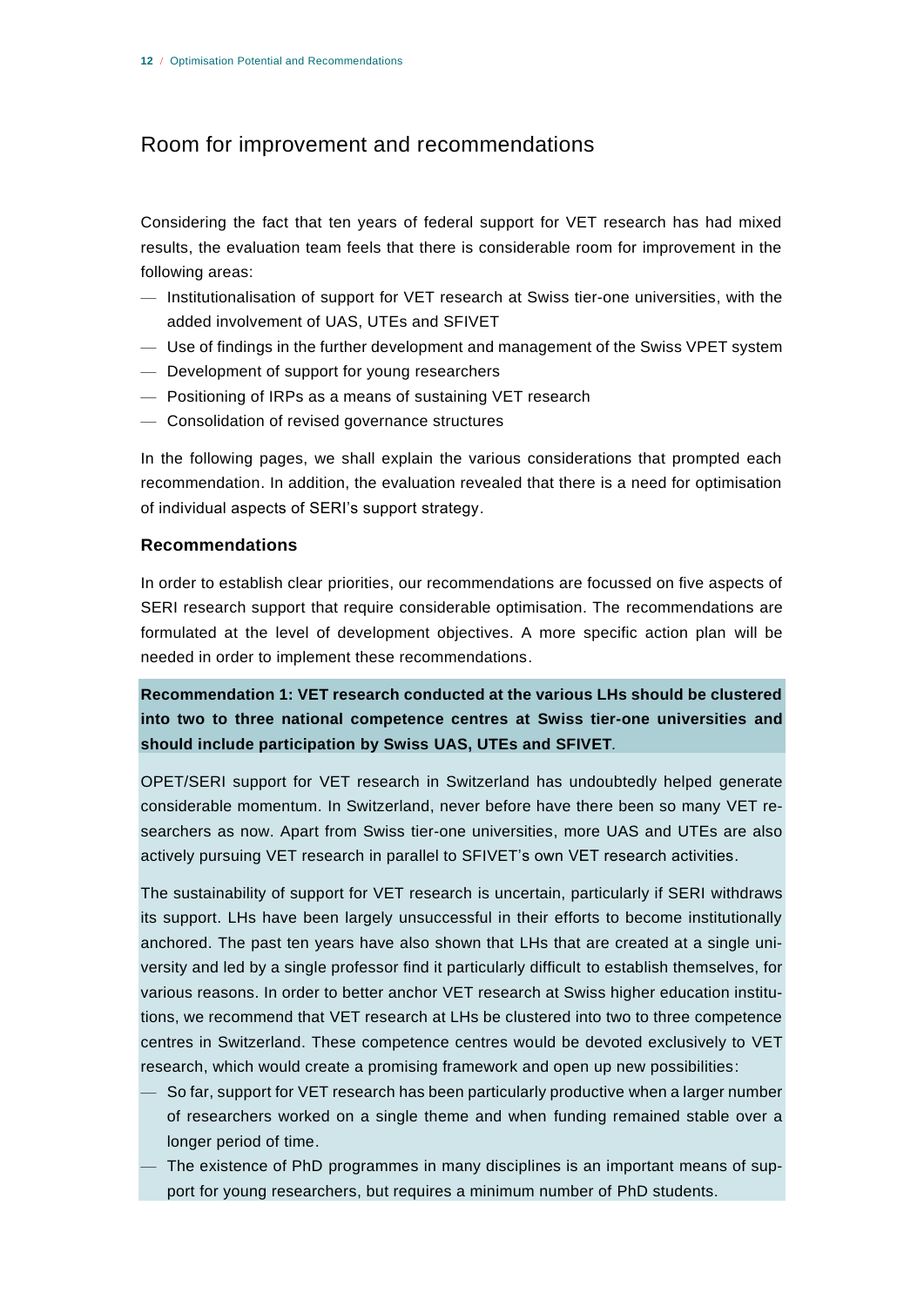- So far, there have not been too many prospects for postdoctoral students, and such opportunities would require larger structures.
- LH managers who retire or step down from their positions could be asked to join a network, which would help to ensure the continuity of research.

In these new competence centres for VET research, there would not only be a clustering of several Swiss tier-one universities. The aim would also be to have Swiss UTEs, UAS, and SFIVET become directly involved. This is an important point primarily because over the past ten years, not one new university professorship has been created. In contrast, several professors at Swiss UTEs and UAS actively pursue VET research.

Such competence centres would serve as platforms for cooperation between Swiss tierone universities, on the one hand, and Swiss UTEs/UAS and SFIVET on the other. They would also offer a means of addressing the following shortcomings in current support for VET research:

- *Insufficient transfer of VET research findings to VET professionals:* so far, universities have not offered much specific training to VET professionals. Therefore, research transfer to VET professionals is deemed inadequate. At competence centres, this shortcoming could be addressed through a stronger commitment on the part of VET researchers to develop training courses at UTEs/UAS and/or SFIVET.
- *Most young researchers at UTEs and UAS have few chances of obtaining a PhD:* Young researchers who conduct VET research at UTEs/UAS and/or SFIVET could obtain a PhD through a cooperation contract. Such cooperation contracts would facilitate the participation of UTEs/UAS and/or SFIVET in the new competence centres and would help to draw young researchers and PhD students to work on VET research projects.

It still remains to be decided what legal form such competence centre would take. The commitment of the involved higher education institutions, however, should be obtained at an early stage. Likewise, it is important to decide whether this network should include all of the higher education institutions involved or be limited to a few "core institutions".

A new approach based on 2-3 national competence centres would also imply the need for a new solution for funding. In such a model, the current three-phase concept is unlikely to work. Likewise the complete withdrawal of the Confederation would also not be a very realistic proposition. In such a case, an adequate solution could be found by considering the entire range of funding instruments that the Confederation uses for policy area research and for research of national interest.

Assuming that development of two to three competence centres for VET research would require a longer planning and preparatory phase, we suggest that support for LHs at higher education institutions remain based on the three-phase model for the short- and mediumterm.

We consider the following points to be important for subsequent development: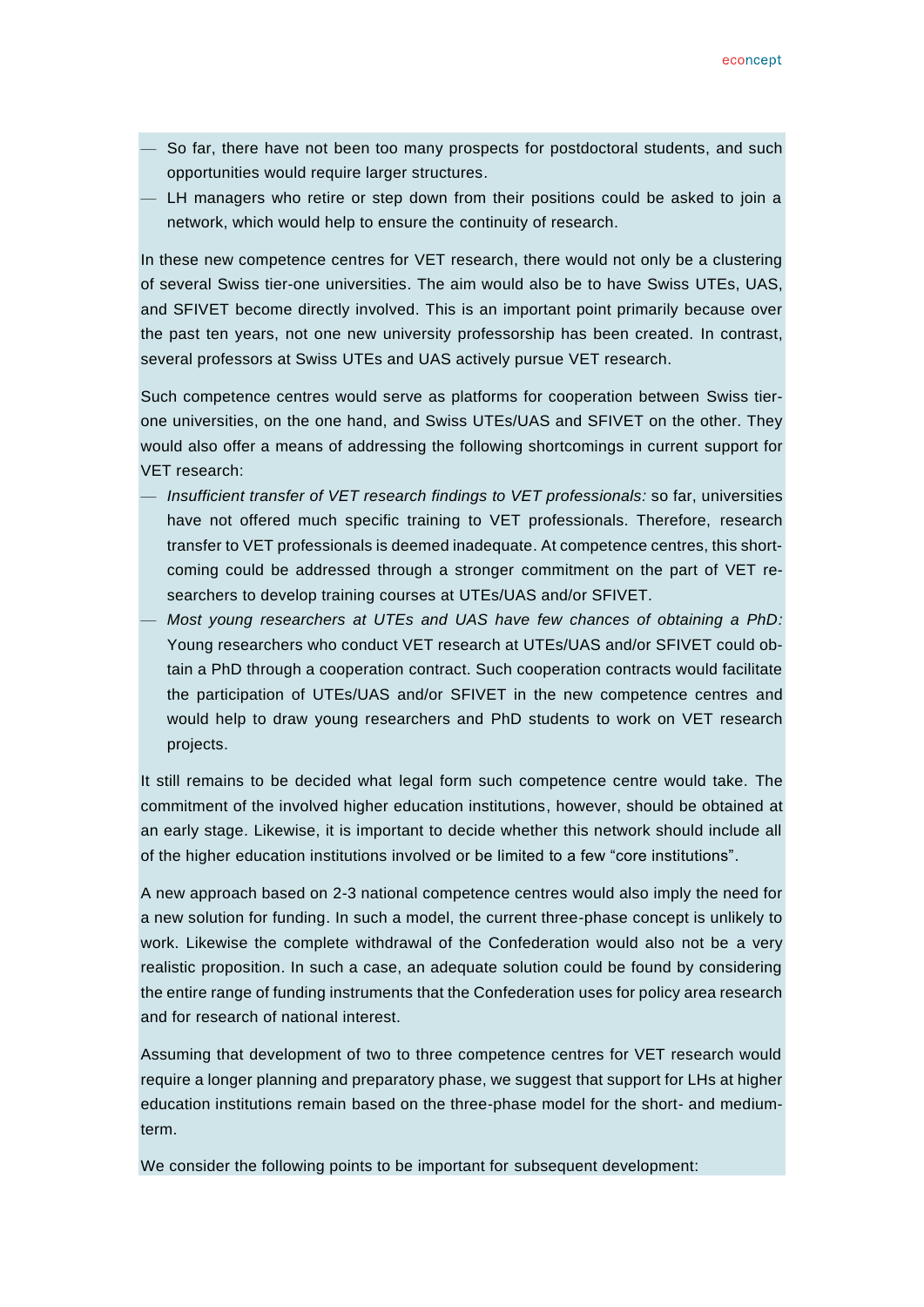- The heads of host higher education institutions should be involved from the very beginning. They should also show greater commitment in deciding whether to continue LHs as early as in Phase 2.
- The entire duration of support should be extended to 14 years and the transitions between each phase should be better managed.
- Phase I launch and development (3+2 years): the transition between phases could be managed as follows: after 2.5 years, the first feedback and requests for change would be taken into account for the purpose of adapting performance. Once Phase I has reached Year 4, the situation would once again be examined and validated to determine whether and to what extent the findings from the interim evaluation have been taken into account. The additional two years would allow PhD students to complete their dissertation. The decision on whether to continue funding in a Phase II would be made after 4.5 years of support.
- Phase II anchoring and consolidation (4 years): the decision on whether to continue funding for a Phase III would take place after 7.5 years of support. The decision concerning a Phase III would be determined mainly on whether there is solid commitment from the host institution (e.g. university) to cover the costs of the LH on its own.
- Phase III independence and partial replacement of funding (5 years): This phase should also last longer (i.e. 5 years) but be combined with a degressive model of funding.

**Recommendation 2: improvements should be made to ensure that VET research findings may be used for further development and management of the Swiss VPET system and for the entire dissemination process.**

Despite a major commitment shown by some of the managers of LHs and IRPs to disseminate VET research findings, so far only some VET research findings have been used by a broader circle of actors. For this reason, respondents felt that the objective of ensuring extensive use of VET research findings for the further development and management of the Swiss VPET system has not been reached. The VET research evaluated here falls into the category of policy area research, which by definition is supposed to deliver findings for policymaking, and in this case not just for the Confederation but also for all three of the main partners within the Swiss VPET system. In this light, significant improvements need to be made. SERI and the steering committee were already aware of the problem before this evaluation was conducted and have already taken initial steps to optimise the dissemination processes.

With this in mind, we recommend that the dissemination process be optimised as follows: careful thought should be given to the subsequent usage of VET research findings by the Confederation, the cantons and professional organisations and other actors within the Swiss VPET system. This thought process should continue from the very beginning and throughout the various phases of an LH or IRP and special measures should be taken to support these endeavours if necessary.

This includes the following aspects; additional details can be found in the final report on the preliminary study: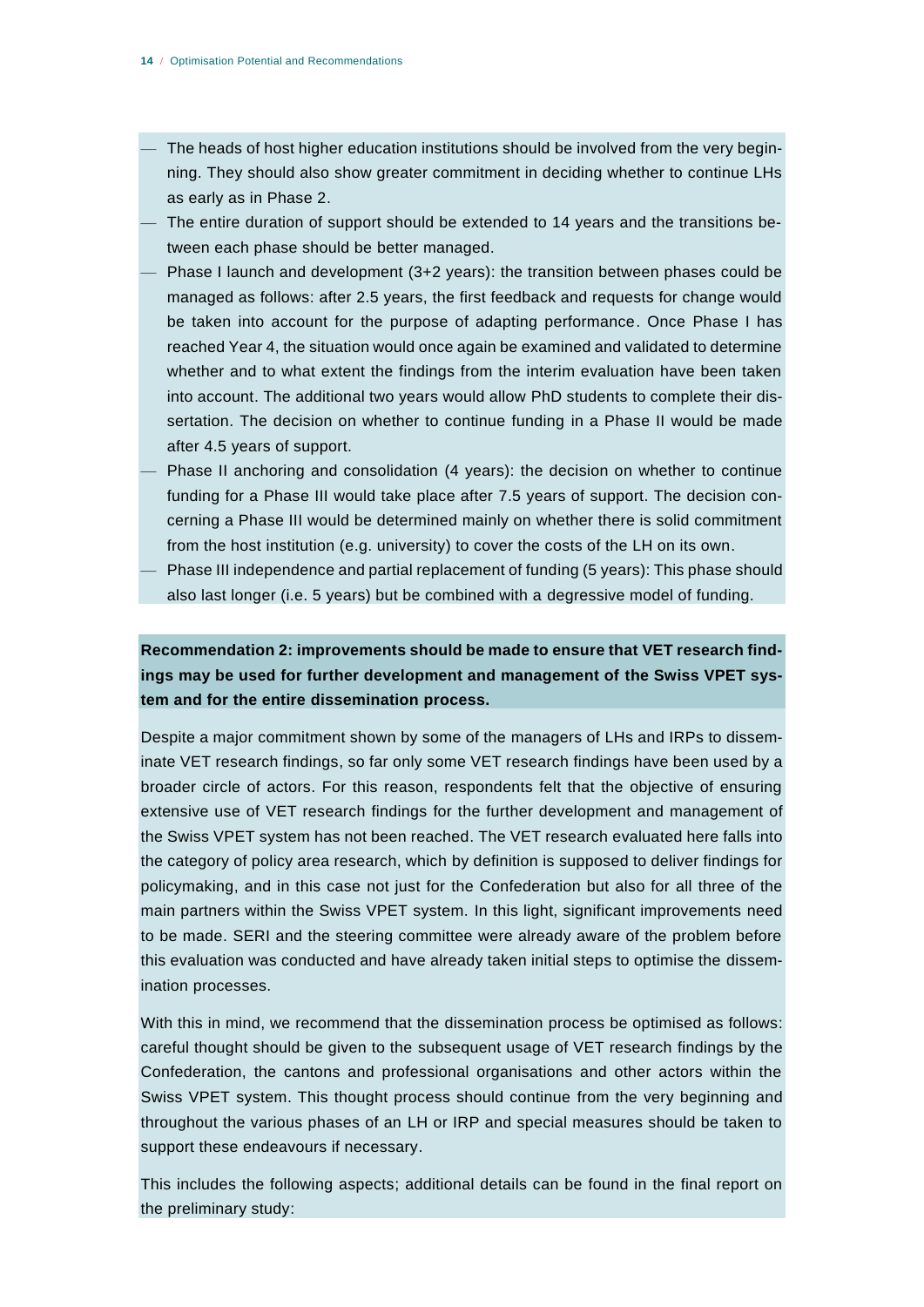- Earlier and more consistent involvement of practitioners and the three main partners within the Swiss VPET system, i.e. both in the selection of research themes for LHs as well as – where meaningful – in the supervision of LHs and IRPs.
- The managers of LHs and IRPs should be encouraged to design research projects in such a way as to ensure that there is at least a potential for research findings to be used. In addition, they should be required not only to publish their research findings, but also to inform potential users of the existence of these research findings. Funding should also be contractually set aside for presentations and publication in non-scientific journals (dissemination).
- Not all research findings lend themselves to direct usage by a larger circle of actors. For this reason, some of the research findings should first be tested in pilot projects to be developed further. Alternatively, transfer products such as teaching materials or tools should be developed beforehand. In these transfer tasks, the managers of LHs and IRPs should receive structural support. Here too, the competence centres mentioned in Recommendation 1 could offer the framework needed to create synergies and offer the potential for career development.
- Given the key role that SFIVET plays in the provision of basic and continuing training to teachers and trainers within the Swiss VPET system, SFIVET should play a greater role in the dissemination and transfer of research findings to practitioners.

# **Recommendation 3: Support for PhD students should be based on SNSF standards and support for young researchers should include postdoctoral students.**

All of the respondents felt that good and active support for young researchers was absolutely essential for development of a given research field. Therefore, more consistent support should be given to young researchers. Thus far, not all young researchers have enough time to pursue their own research. In addition, supervision and selection of PhD students have not always been ideal. Previous experience has shown that focussing only on PhD students is not enough. Postdoctoral students also require support. The following specific steps should be taken to improve support for young researchers:

- At the very least, PhD students who receive support from LHs should have the same rights and obligations as PhD students who receive their funding from the SNSF. In particular, this includes the amount of time set aside for research, the amount of supervision given and the planning of their doctoral thesis.
- If it is geographically feasible, consideration should be given to the idea of introducing PhD programmes for individual linguistic regions. Here, the competence centres referred to in Recommendation 1 would create an ideal framework for this.
- Special funding possibilities should also be created for postdoctoral students. IRPs would be one option, SNSF fellowships for stays abroad would be another.
- Funding to cover support for young researchers should be drawn from a single budget line.
- PhD students hired by an LH up to two years before the end of a given phase should have secure funding for at least 3 but no more than 4 years; this funding should cover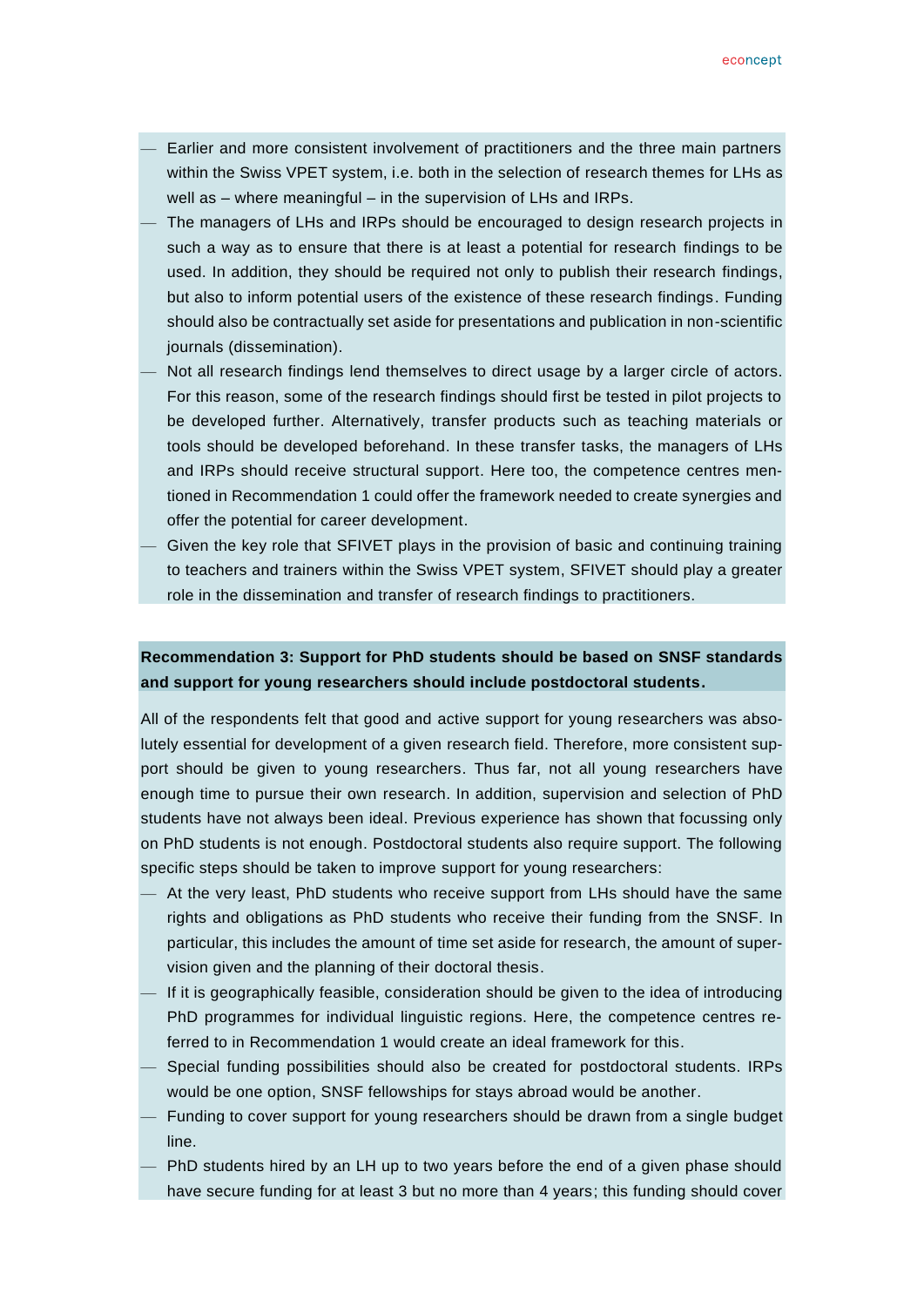the transition period from one phase to the next as well as in the case where the LH is discontinued.

## **Recommendation 4: IRPs should be reinforced as a complementary support instrument.**

The merits of IRPs as a complementary instrument to LHs have been clearly demonstrated. IRPs can contribute to a more rounded research portfolio at national level and may be used by the Confederation as a means of pursuing short-term mandates as well as bottom-up projects involving a broad spectrum of institutions. In consideration of this, we recommend that IRPs initially be maintained and reinforced as an instrument. The following aspects should be taken into account:

- Calls for project proposals should be used more frequently as a means of actively awarding contracts for IRPs.
- The broad spectrum of institutions eligible for funding should be maintained: Swiss tierone universities, UAS, UTEs, SFIVET, and also private institutions.
- Funding of IRPs should be specifically adjusted for the project at hand rather than based on fixed rules on maximum annual caps.

**Recommendation 5: Governance should be strengthened through a clear allocation of tasks and roles for the various bodies involved. The Confederation, cantons and professional organisations should work more closely together in the support programme.**

Over the past ten years, the allocation of tasks and roles for the various bodies involved has gradually become clearer. Now, there is a need for further strengthening of governance by ensuring that the Confederation, cantons and professional organisations work more closely together in the support programme.

As in previous years, consideration should be given to further development of support programme governance. The following decisions were important steps in this direction: members of the steering committee cannot at the same time manage an LH; a more equitable balance must be achieved within the steering committee in terms of disciplines, methods, age, gender and nationality; the advisory boards of individual LHs will be included in status reports. For this aim in mind, steps have been taken to ensure that both SERI and the steering committee are involved in the selection of members of LH advisory boards and that a member of the steering committee is able to take part in the meetings between individual LHs and their advisory board. Moreover, over the past few years, the allocation of roles between SERI and the steering committee have been more sharply delineated. Specifically, SERI has increasingly and visibly taken the lead and the steering committee has increasingly played the role of scientific advisor.

Given the insufficient use and usability of research findings produced by LHs and IRPs (see Recommendation 2) and the fact that vocational and professional education and training is a joint mission of the Confederation, the cantons and professional organisations, the